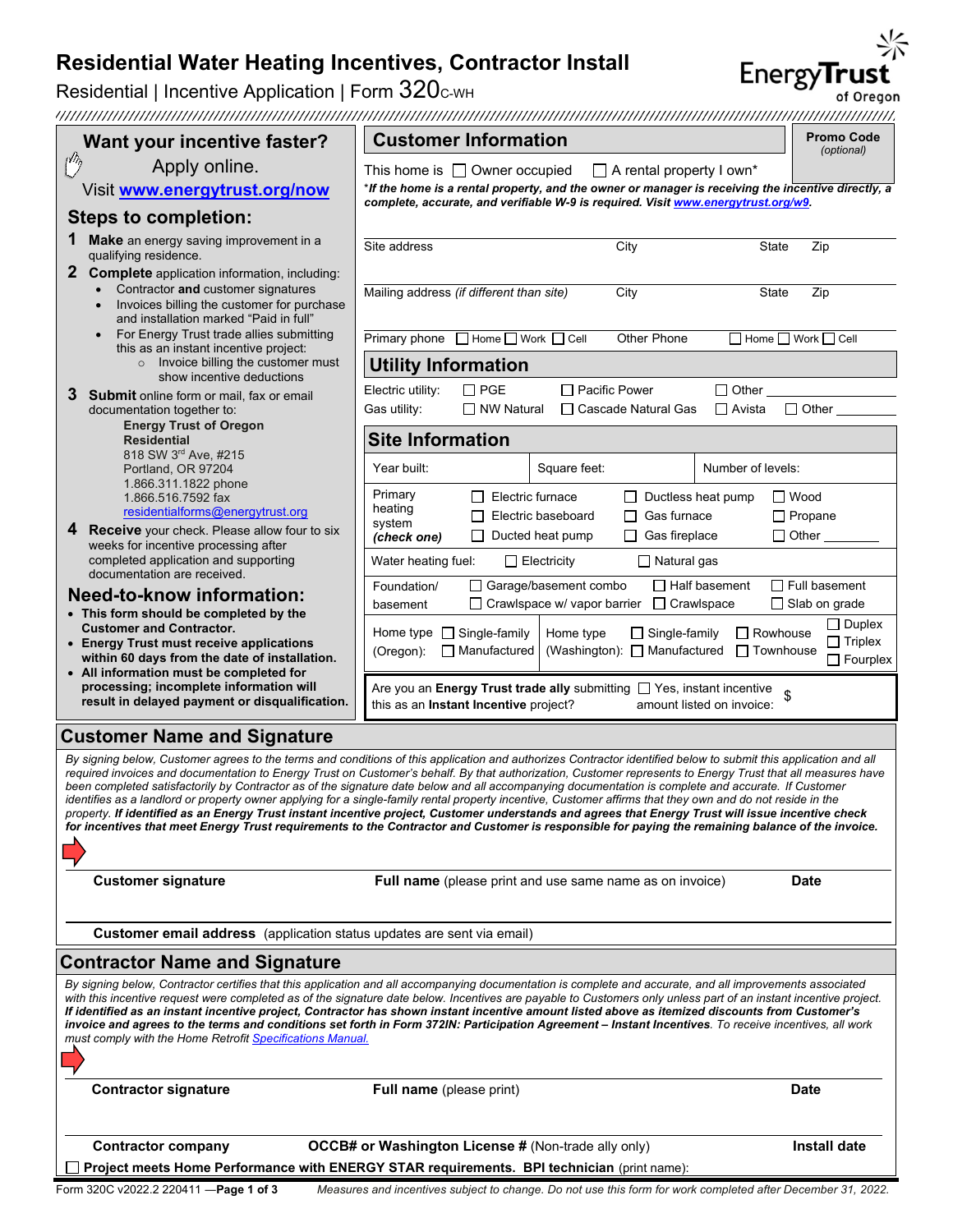# **Residential Water Heating Incentives, Contractor Install**

Residential | Incentive Application | Form 320c-wh

**Gas Tankless Water Heater Incentives** *Hybrid water heaters do not qualify. Oregon residences must have water primarily heated by NW Natural, Cascade Natural Gas or Avista. Washington residences must have water primarily heated by NW Natural.* 

Unit must be replacing a storage tank water heater. Unit must also be installed in a home with a dedicated  $\frac{1}{2}$  gas line capable of serving the tankless water heater or an existing  $\frac{3}{4}$  gas line that can serve the existing non-DHW gas appliances in the house, in addition to the tankless water heater. **Installation must be done by an approved Energy Trust trade ally contractor.**

| <b>Upgrade type</b>          | <b>Requirements</b>                                                                                    |                                                                                                                                                                                             |                             | <b>Incentive Amount</b>       |
|------------------------------|--------------------------------------------------------------------------------------------------------|---------------------------------------------------------------------------------------------------------------------------------------------------------------------------------------------|-----------------------------|-------------------------------|
| Gas tankless water<br>heater |                                                                                                        | <b>Oregon residences only.</b> Uniform Energy Factor (UEF) must be 0.82 or<br>greater. A CO monitor is required on every floor with a bedroom.                                              |                             | \$200                         |
| Gas tankless water<br>heater |                                                                                                        | <b>Oregon residences only.</b> Uniform Energy Factor (UEF) must be 0.96 or<br>greater. A CO monitor is required on every floor with a bedroom.                                              |                             | \$400                         |
| Gas tankless water<br>heater |                                                                                                        | <b>Washington residences only.</b> Uniform Energy Factor (UEF) must be 0.81 or<br>greater and replace existing gas water heater. A CO monitor is required on<br>every floor with a bedroom. |                             | \$400                         |
|                              | Manufacturer:                                                                                          |                                                                                                                                                                                             | Model:                      |                               |
|                              | Serial number:                                                                                         |                                                                                                                                                                                             | Installed cost:             | UEF:                          |
| <b>Water heater</b>          | Was the residence's gas line upgraded to accommodate the installation of<br>the tankless water heater? |                                                                                                                                                                                             |                             | □ No<br>Yes<br>$\blacksquare$ |
|                              | What was the size of the residence's original gas line?                                                |                                                                                                                                                                                             | $\vert \ \vert \frac{1}{2}$ | $\Box$ 3/4"<br>Other          |
|                              | What is this unit replacing?                                                                           | Gas Storage Tank                                                                                                                                                                            | Electric Storage Tank       | Other                         |

#### **Heat Pump Water Heater Rental Property Incentive** *Residence must be located in Oregon and primarily heat water with electricity provided by Portland General Electric (PGE) or Pacific Power.*

Heat pump water heater incentives are available at an increased incentive amount for Oregon residents that qualify for Savings Within Reach. Contact your Energy Trust account manager for more information on how to offer increased incentives.

|  | Upgrade type                                                              | <b>Requirements</b>                                                                                                                                                                                                                                                                                   |                 | <b>Incentive Amount</b> |
|--|---------------------------------------------------------------------------|-------------------------------------------------------------------------------------------------------------------------------------------------------------------------------------------------------------------------------------------------------------------------------------------------------|-----------------|-------------------------|
|  | Heat pump water<br>heater installed a<br>single-family rental<br>property | Eligible models must meet Northwest Energy Efficiency Alliance's (NEEA's)<br>Advanced Water Heater Specification Tier 3. Residence must be single-family<br>or manufactured home. Tank may be any size. Must be offered by an<br>approved Energy Trust trade ally as an instant incentive to qualify. |                 | \$270                   |
|  |                                                                           | Manufacturer:                                                                                                                                                                                                                                                                                         | Model:          | UEF:                    |
|  | <b>Water heater</b>                                                       | Serial number:                                                                                                                                                                                                                                                                                        | Installed cost: |                         |
|  |                                                                           | $\Box$ Garage<br>Crawlspace<br>Location installed:<br>Main home<br>□ Basement                                                                                                                                                                                                                         | Other:          |                         |



of Oregon